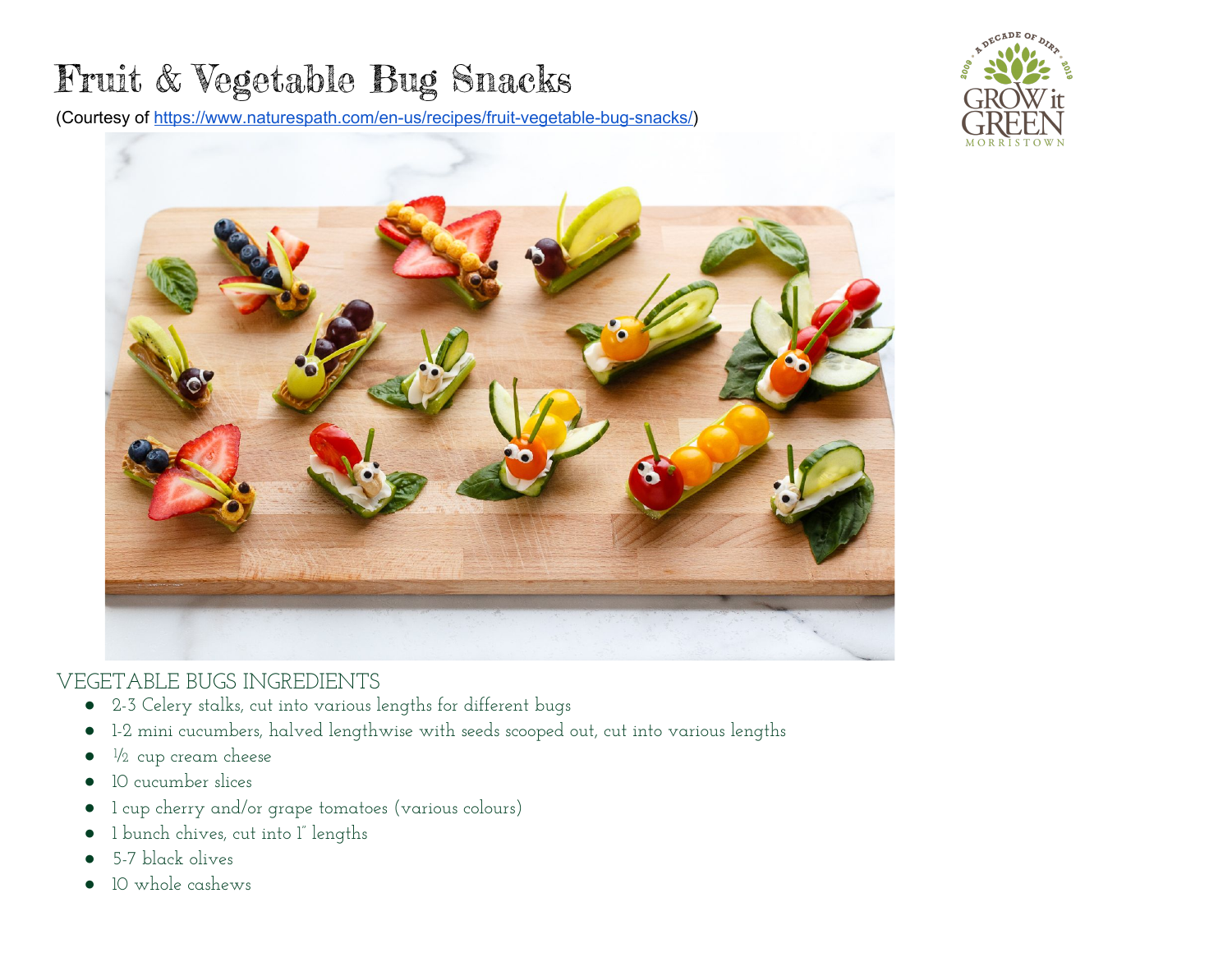## Fruit & Vegetable Bug Snacks

(Courtesy of [https://www.naturespath.com/en-us/recipes/fruit-vegetable-bug-snacks/\)](https://www.naturespath.com/en-us/recipes/fruit-vegetable-bug-snacks/) FRUIT BUGS INGREDIENTS

- 2-3 celery stalks, cut into various lengths for different bugs
- ½ cup peanut butter (or other nut/seed butter for peanut allergies)
- 1 cup red and/or green grapes
- 3-4 strawberries, sliced
- $\bullet$   $\frac{1}{2}$  cup blueberries
- 1 apple, sliced
- ¼ cups mini dairy-free chocolate chips
- ½ cup [Envirokidz](https://www.naturespath.com/en-ca/products/envirokidz/leapin-lemurs-cereal/) Leapin' Lemurs cereal (Gorilla [Munch](https://www.naturespath.com/en-ca/products/envirokidz/gorilla-munch-cereal/) or [Panda](https://www.naturespath.com/en-ca/products/envirokidz/panda-puffs-cereal/) Puffs work well too!)
- 1. Begin by preparing the googly eyes for your fruit and vegetable bugs.
- 2. Vegetable bugs: Use a straw to cut out black olive pupils. Alternatively, you can chop black olives into small pieces and use those for the pupils instead. Pipe small dots of cream cheese onto a plate and top with black olive pupils. After assembling the eyes, place them in the freezer to chill for easier assembly later on.
- 3. Fruit bugs: *Version 1 –* Pipe small dots of cream cheese onto a plate. Top with mini dairy-free chocolate chips.
- 4. *Version 2 –* Use peanut butter or cream cheese to "glue" mini chocolate chips to the Envirokidz cereal.
- 5. After assembling the eyes you can then pop them into the freezer to chill.
- 6. TIP: If you don't have piping bags, sandwich bags with the tip of the corner cut off will work well for piping eyes.
- 7. Prepare fruit and vegetables. Refer to preparation photos for a visual guide showing the many ways you can prepare the ingredients.
- 8. Scoop seeds from mini cucumbers. Help your bugs stand upright by slicing a flat edge on the bottoms of mini cucumbers and celery sticks.
- 9. Vegetable bugs. Fill celery stalks and/or mini cucumbers with cream cheese, using a piping bag or spoon.
- 10. Fruit bugs: Fill celery stalks with peanut butter, using a piping bag or spoon. These will be the base of all the fruit and vegetable bugs you make.
- 11. Unleash your kids' imagination! Use our reference photos for inspiration to make snails, caterpillars, dragonflies, and butterflies. Or get creative and invent your own bugs!